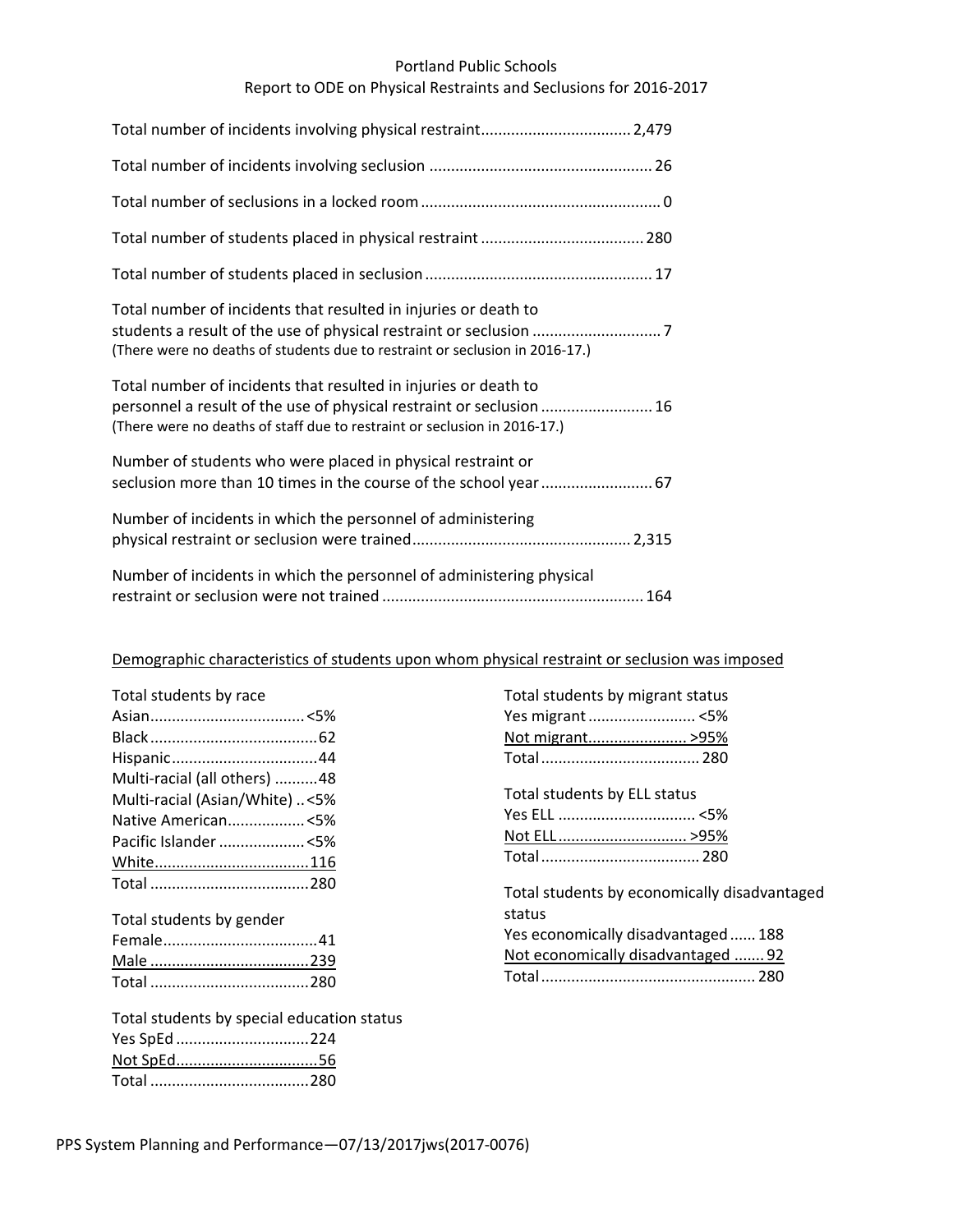Steps taken to decrease the use of physical restraint and seclusion for students with more than 10 incidents of physical restraint or seclusion (by school):

## **School #1**

Changed environment Offered options Offered sensory tools, calming techniques Offered snack Offered/Went for walk Planned ignoring Reduced Demands Talked 1‐1 Staff switch

#### **School #2**

Pre‐teach expectations Changed environment Offered options Social Story Offered quiet space Offered sensory tools, calming techniques Revise FBA/BSP Offered snack Practice calming strategies Positive Praise Offered / Went for walk Therapist check‐in Planned Ignoring Reduced Demands Talked 1‐1 Verbal redirection Staff switch

#### **School #3**

Offered options Offered quiet space Offered / Went for walk Planned Ignoring Reduced Demands Talked 1‐1 Verbal redirection Staff switch

## **School #4**

PPS System Planning and Performance—07/13/2017jws(2017‐0076) Changed environment Offered / went for a walk Talked 1‐1 Staff switch Offered sensory tools, calming techniques Reduced Demands Verbal redirection

#### **School #5**

Changed environment Offered options Offered sensory tools, calming techniques Offered snack Planned ignoring Reduced Demands Talked 1‐1 Staff switch Verbal redirection

#### **School #6**

Reduced demands Talked 1‐1 Verbal redirection Proxemics Changed environment Offered options Offered quiet space Offered sensory tools, calming techniques Offered / went for a walk Staff switch Planned ignoring Offered snack Offer break before returning to class

#### **School #7**

Prevention Discussion/Practice Changed environment Offered options Social Story Offered quiet space Offered sensory tools, calming techniques Revise FBA/BSP Practice calming strategies Positive Praise Offered / Went for walk Planned Ignoring Reduced Demands Talked 1‐1 Verbal redirection Staff switch Two adults present